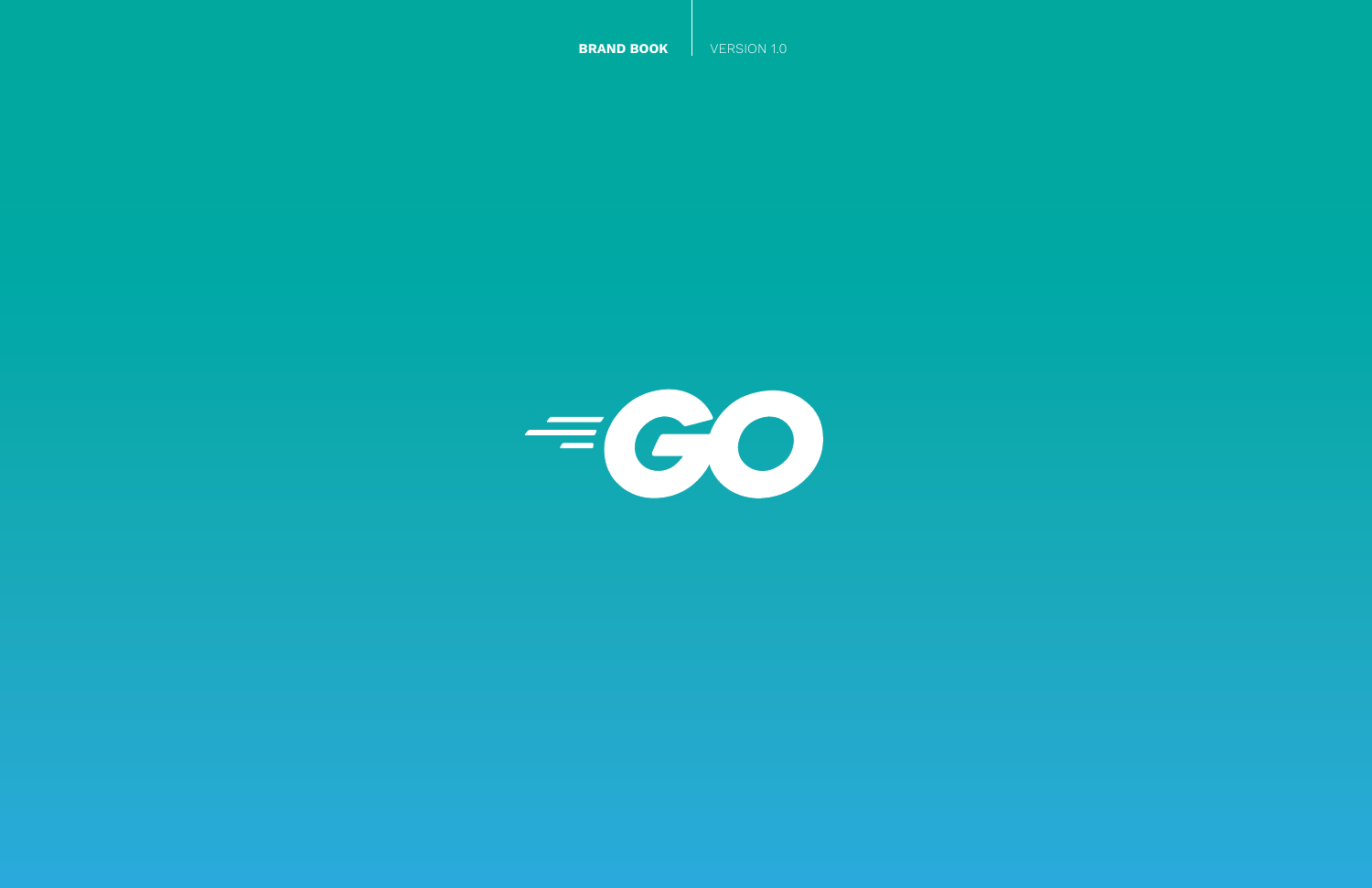# Go is an open source programming language that enables the production of **simple, efficient** { **and reliable** software at scale.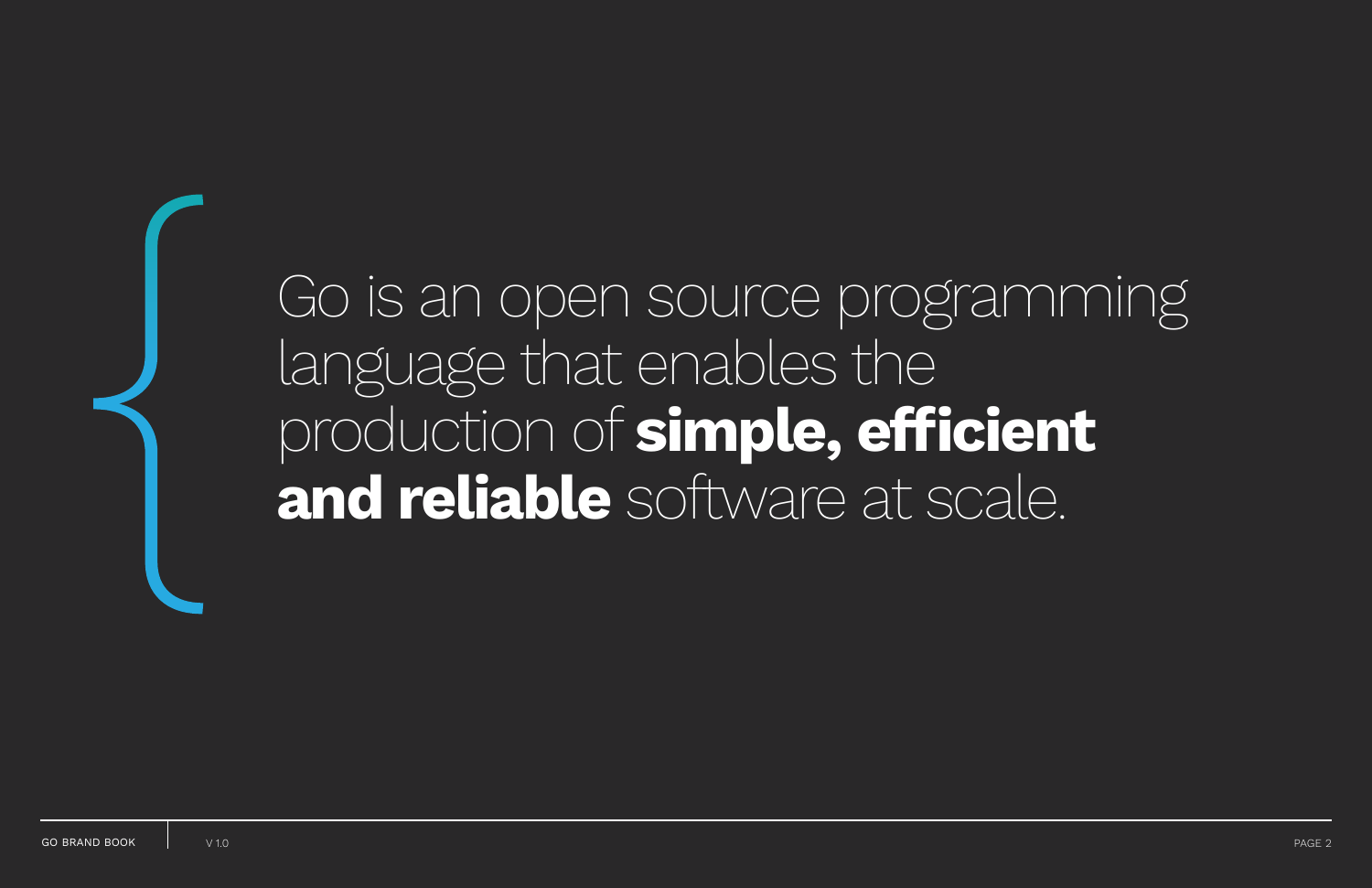## // contents **the brand**

| 1.0 | mission & vision        |  |
|-----|-------------------------|--|
| 11  | values                  |  |
| 1.2 | tone of voice           |  |
| 1.3 | audience & key messages |  |

| 13 |
|----|
| 14 |
| 16 |
| 17 |

| visual identity |               |
|-----------------|---------------|
| 2.0             | logo overview |
| 2.0.1           | logo use      |
| 2.1             | color         |
| 2.2             | typography    |

| the mascot |             |  |
|------------|-------------|--|
| 2.0        | the gopher  |  |
| 2.01       | model sheet |  |

### **1**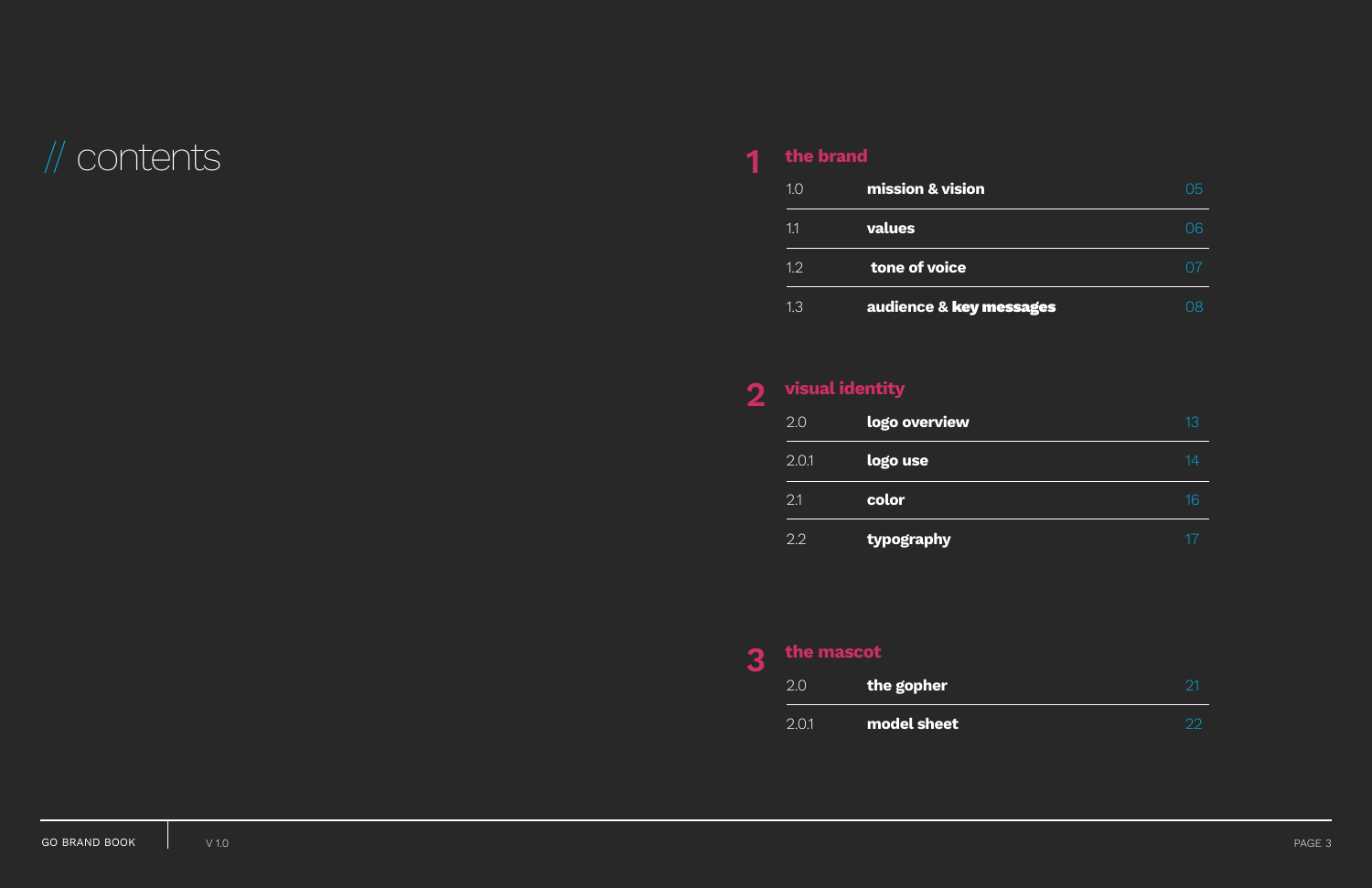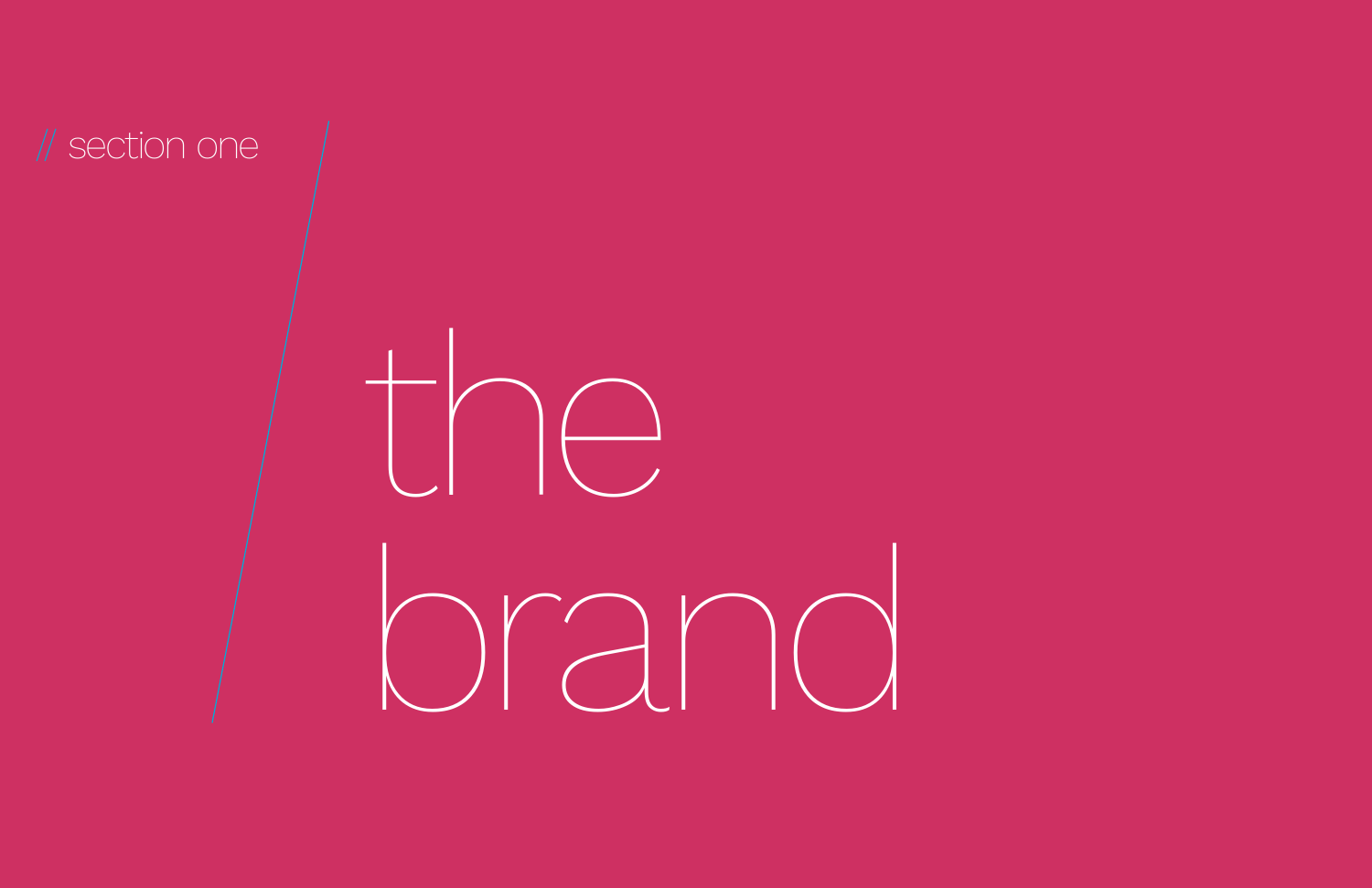## Bring order to the complexity of creating and running software at scale:

### **// mission & vision**

Go is designed to be efficient at both creating and running software at scale. **Bringing order to complexity.**

> Go accelerates development from initial prototypes through planet-scale production systems. Go keeps developers productive with fast builds, great tools, and easy deployment. Go scales to massive code bases with thousands of contributors, exemplified by modern open source and enterprise development.

**Creating** software at scale

> Go is designed to make efficient use of your resources. Go benefits from the high performance, reliability, and tooling of a statically typed language. Its strong support for concurrency enables applications to scale to massive, highperformance systems, exemplified by modern multicore cloud computing.



## Running software at scale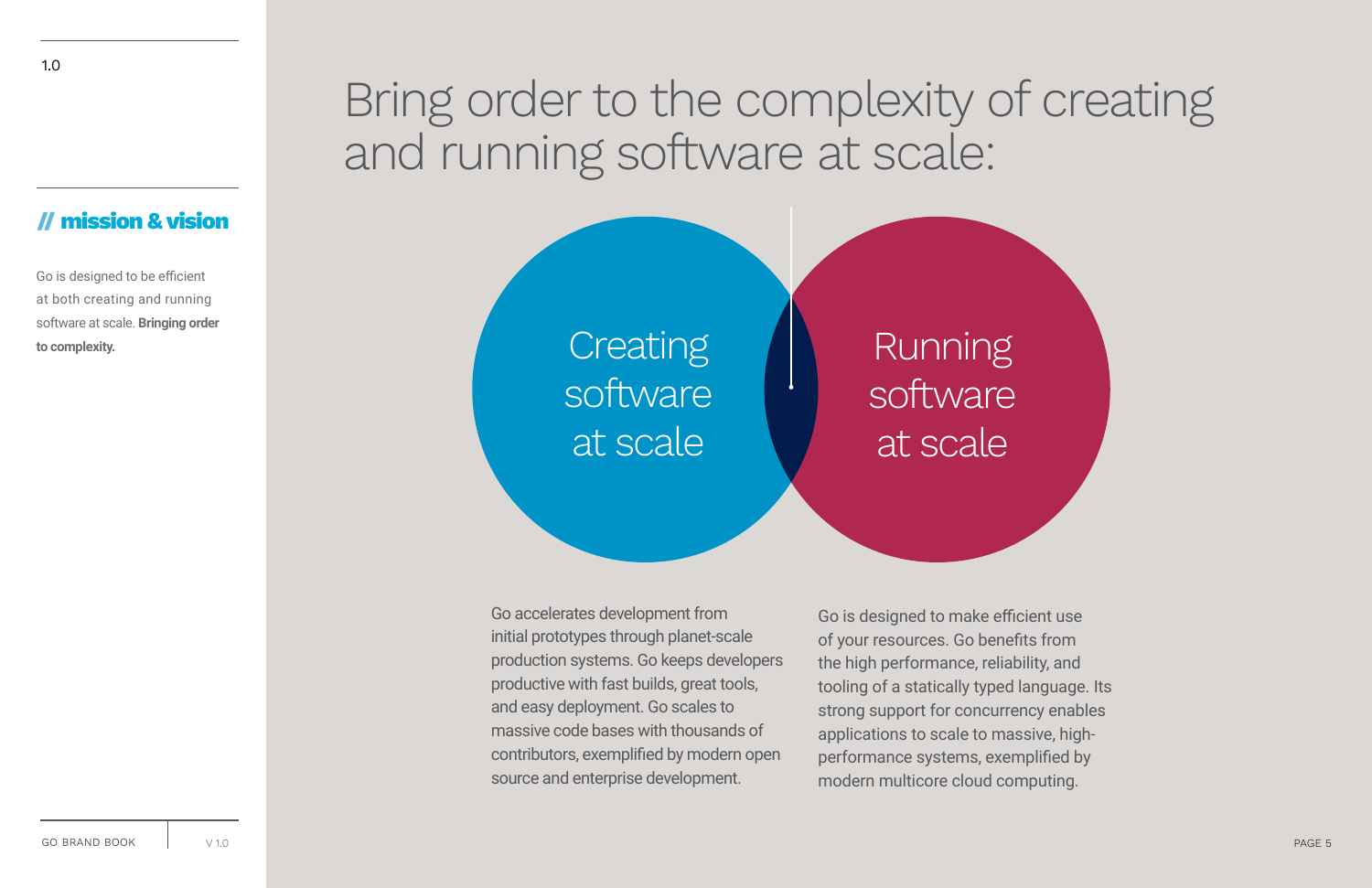### **// values**

| Thoughtful | Deliberate and considerate.  |
|------------|------------------------------|
| Simple     | Clear and precise.           |
| Efficient  | Do more with less.           |
| Reliable   | It just works.               |
| Productive | Realize your vision, faster. |
| Friendly   | Accessible and welcoming.    |

The Go project and its community are built on six core tenets. Each of the six values complement one another to inspire a programming language and ecosystem that is stable, powerful, and effective.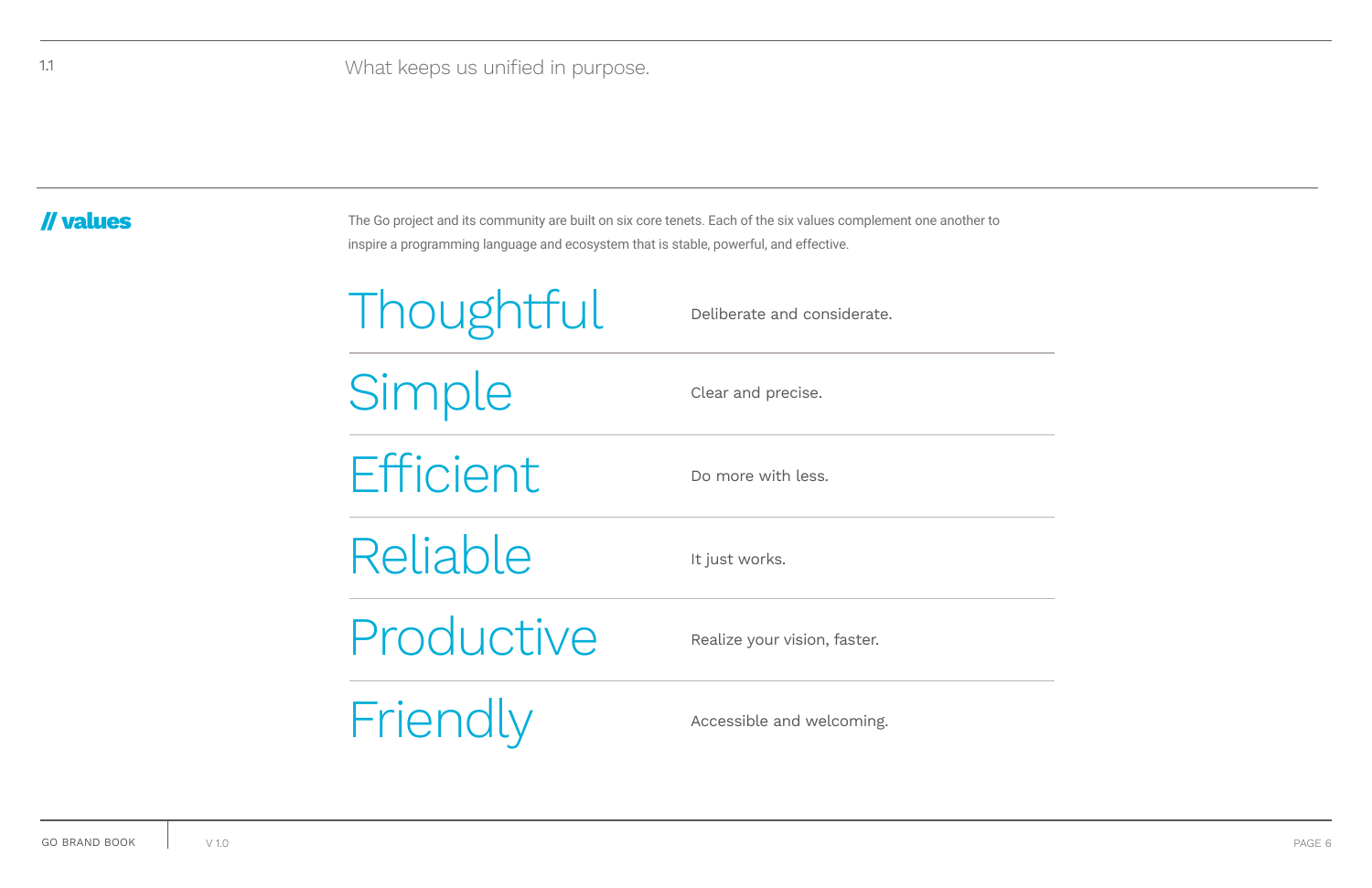### **// tone of voice**

Go was created by a team of programmers who value honest, open communication, without exaggeration or excess. Our dialogue with one another and the broader community adheres to the following:

| <b>GOPHERS ARE</b> | <b>GOPHERS ARE NOT</b> |
|--------------------|------------------------|
| Concise            | Verbose                |
| Genuine            | Dubious                |
| Friendly           | Exclusive              |
| Direct             | Ambiguous              |
| Thoughtful         | Reactive               |
| Humble             | Haughty                |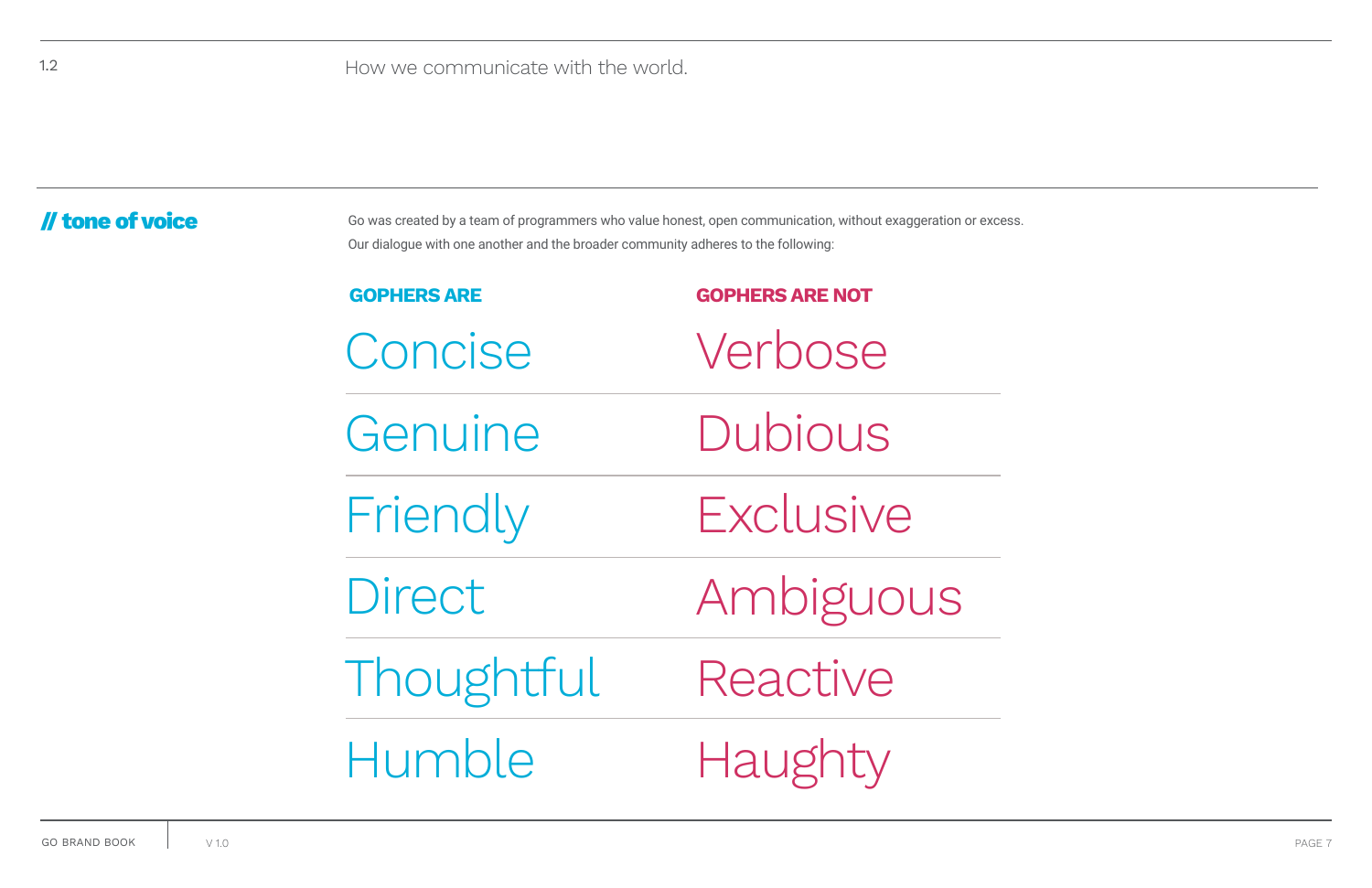**Potential & New Programmers** 

### **// our audience**

The Go project is currently focused on three key audiences. These segments have different priorities and varying understanding of Go's value and purpose. Thus, the messages that resonate with each group will vary as well. As you develop communications for the Go project, consider your audience and the following.



**CIOs, CTOs & Tech Leads**

**Existing Go Users**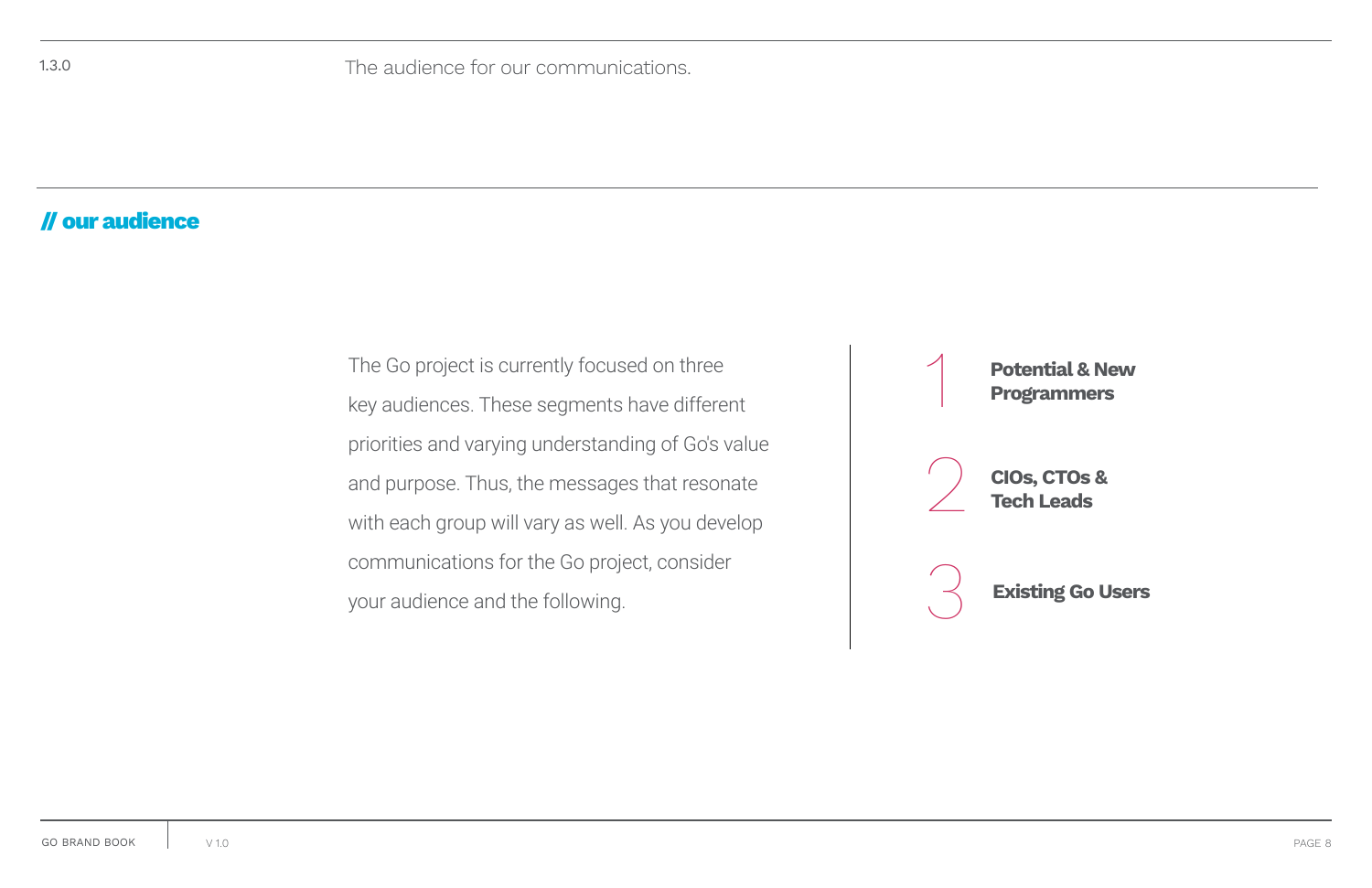### **// key messages**

Go's primary audience is the community of existing programmers who are seeking a language that increases their productivity and enhances the developer lifecycle.

In addition, Go is a great option for those just learning programming.

- Developer productivity of a dynamic language with the speed, safety, and reliability of a static language  $+$
- Easy to learn & readable  $+$
- Has a vibrant, welcoming community, spanning open-source developers, startups, large companies, and universities  $+$
- The language for the Cloud +

### **Potential & New Programmers**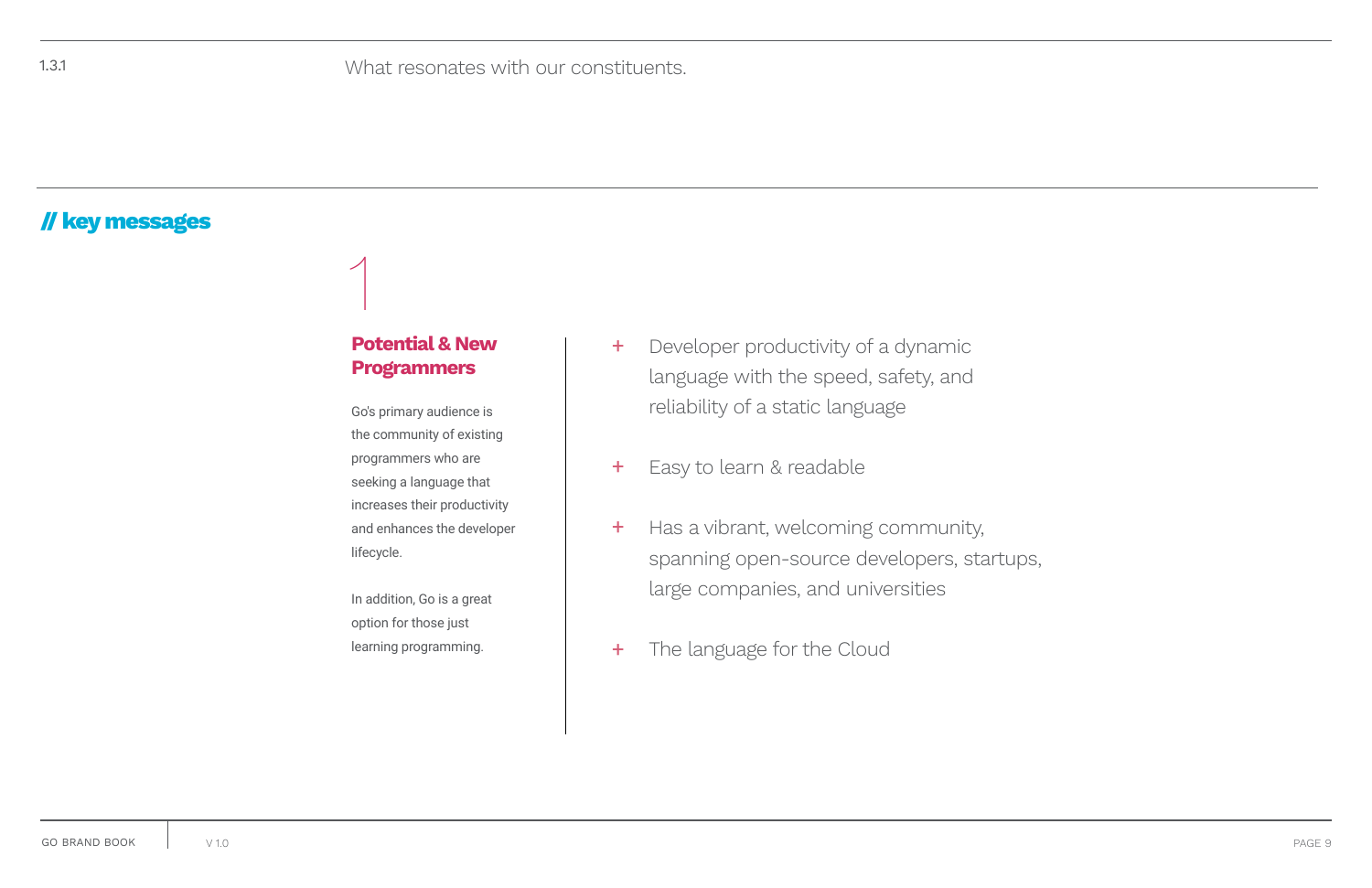### **// key messages**

- The language of cloud programming  $+$
- Ready for production use +
- Developer productivity of a dynamic language with the speed, safety, and reliability of a static language  $+$
- Low adoption costs +

The technical leaders within an organization have to invest in a team and language that will optimize their systems and produce the best results for their business.

### **CIOs, CTOs & Tech Leads**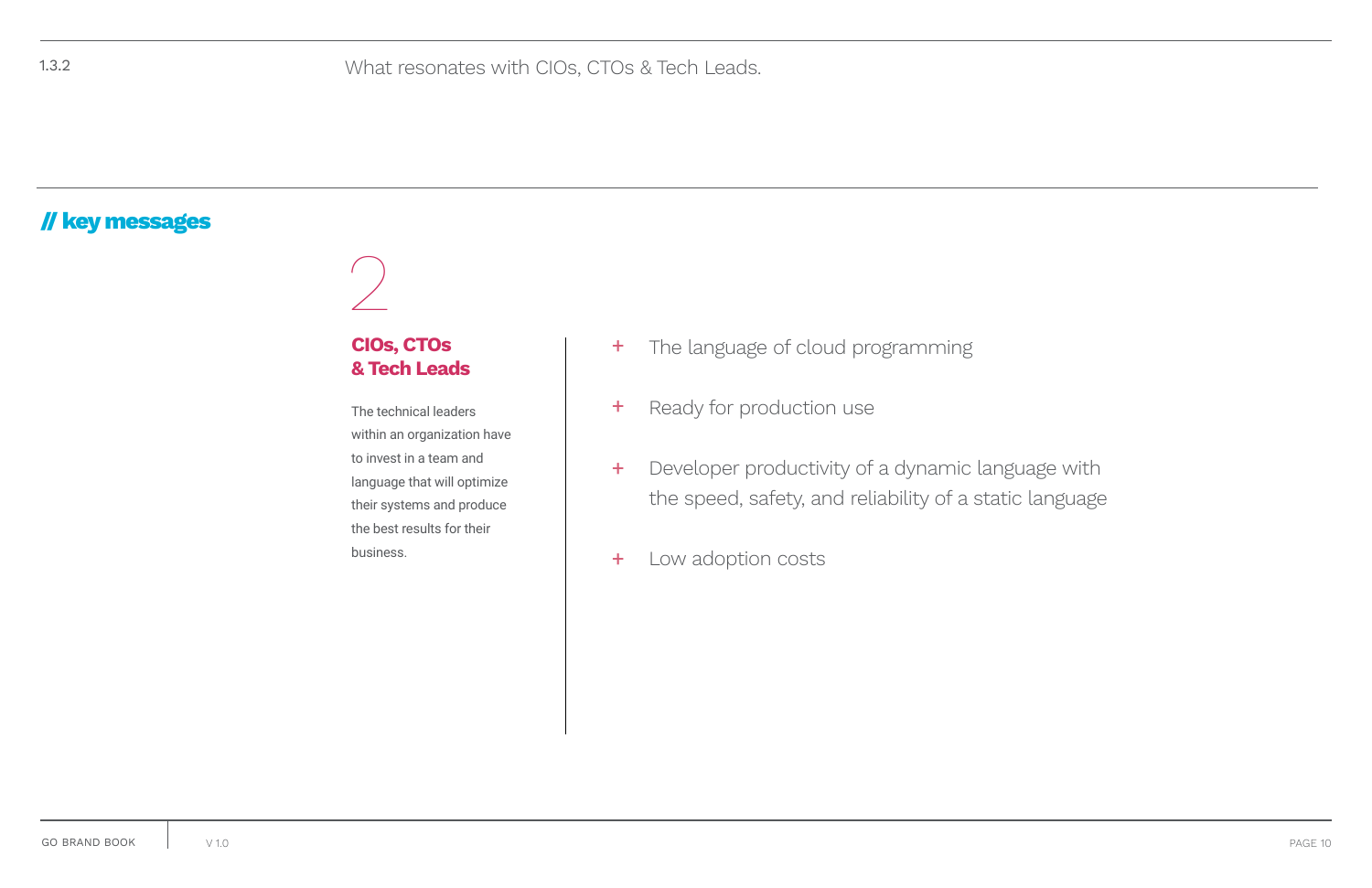Communications need to be developed for existing users of Go. As a programmer grows technically, their potential for community contributions grow as well. Many of them could become leaders in their communities and contribute back to the project.

These messages are helpful reminders to these members about the benefits of Go.

- $+$ **Existing Go Users**  $\begin{vmatrix} + & \text{Solves big engineering problems} \end{vmatrix}$ 
	- + Participate in a vibrant, welcoming community, spanning open-source developers, startups, large companies, and universities
	- + Backed by Google, who understands and supports needs specific to open source communities and Go
	- $+$ High demand for Go programmers

### **// key messages**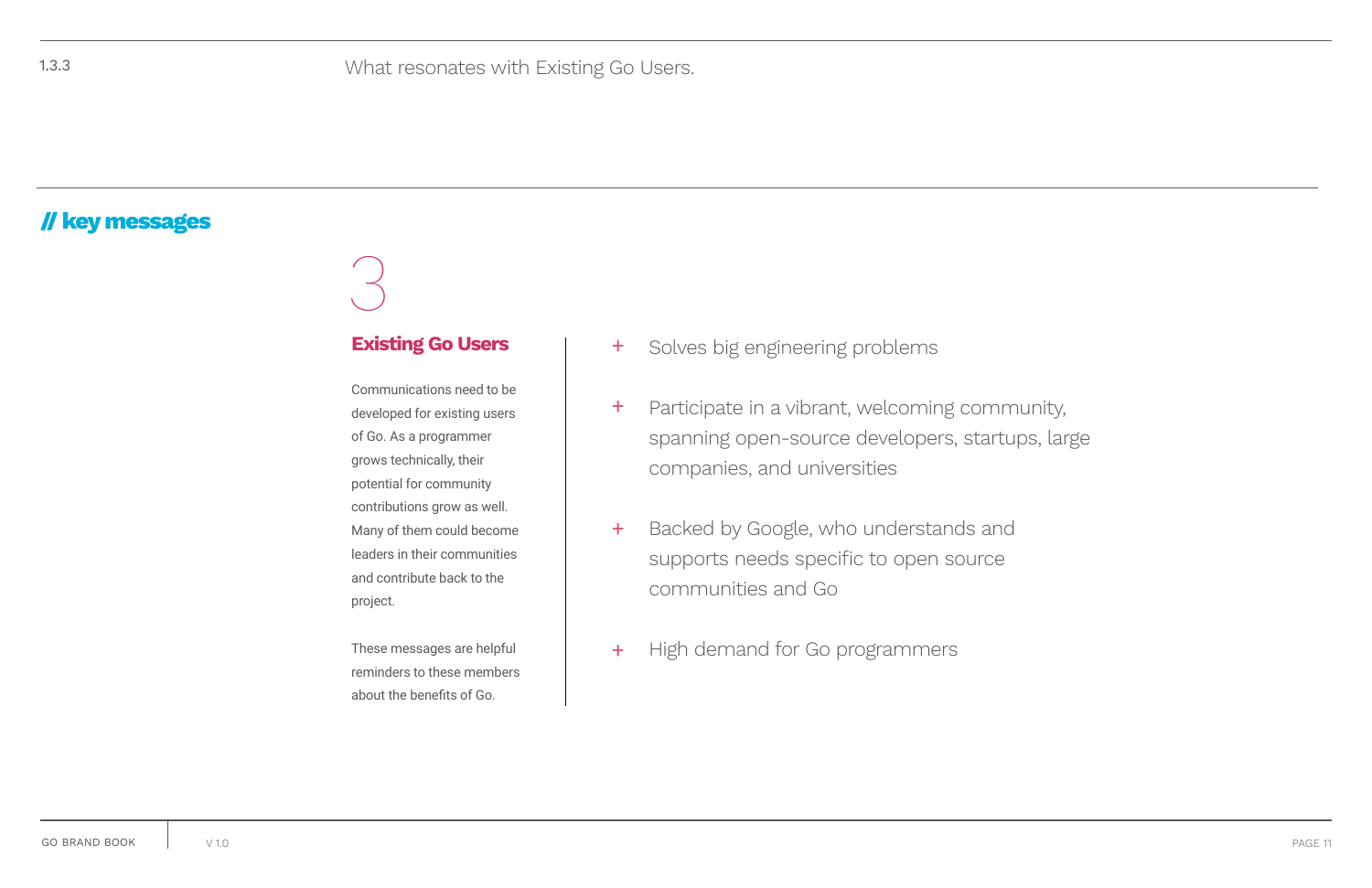

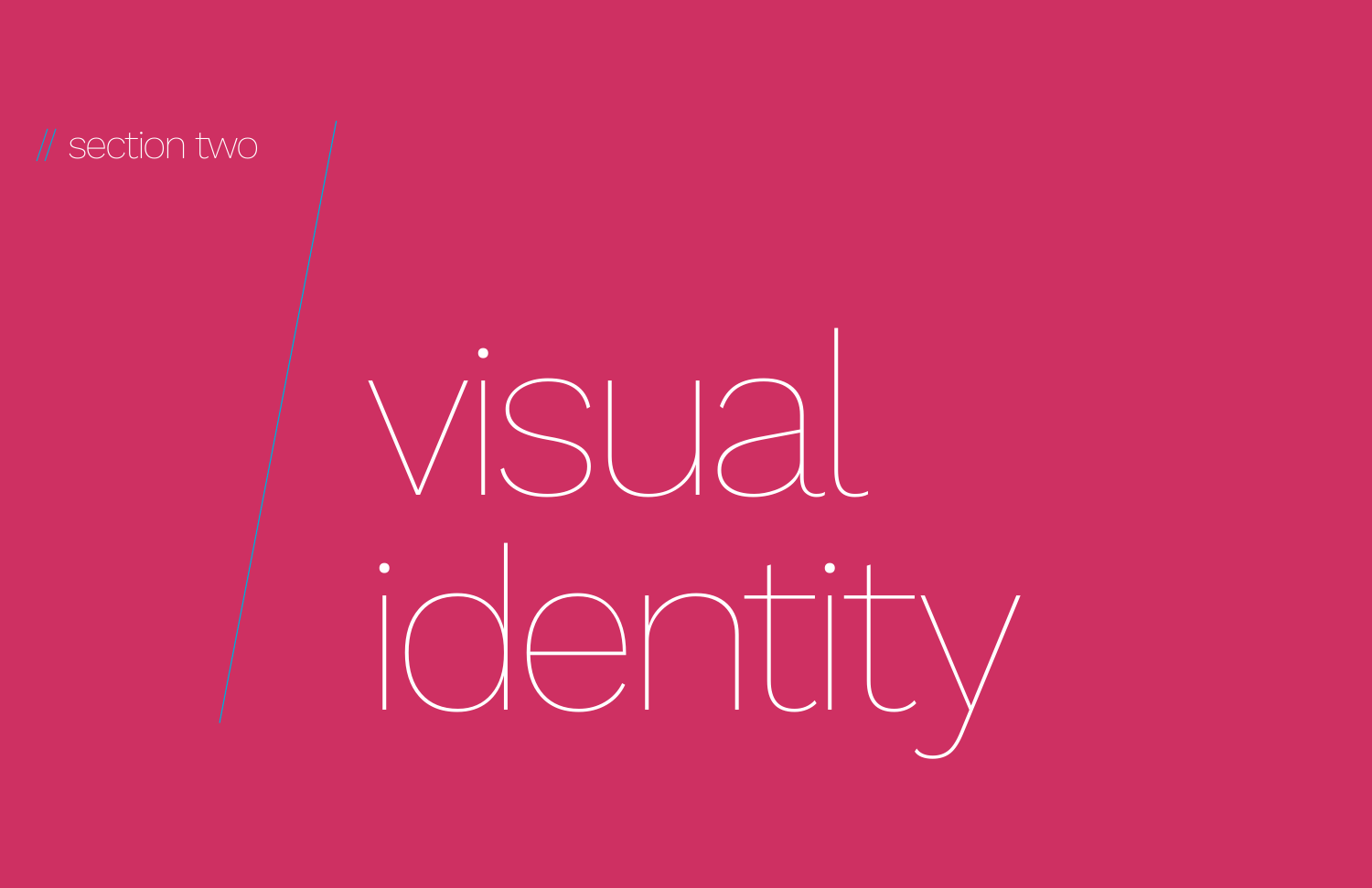**// logo overview** Our logo represents our team, the project and the community. It follows the brand's core philosophy of not overengineering or complicating a solution that can otherwise be simple.

> A modern, italicized sans-serif typeface combines with three simple motion lines to form a mark that resemble two wheels in rapid motion, to communicate speed and efficiency. The circular shape of the letters hints at the eyes of the Go gopher, allowing the mark and the mascot to pair well together.

### 2.0 Our visual anchor.

Please follow these guidelines as you implement the logo into any Go communications.



When using the Go logo, make sure to not crowd the logo with text, images or other visual elements. Use this reference to to determine the proper padding. The perimeter surrounding the logo is labeled with the 'o' from the logo. In order to give the logo proper breathing room, nothing should occupy this area.

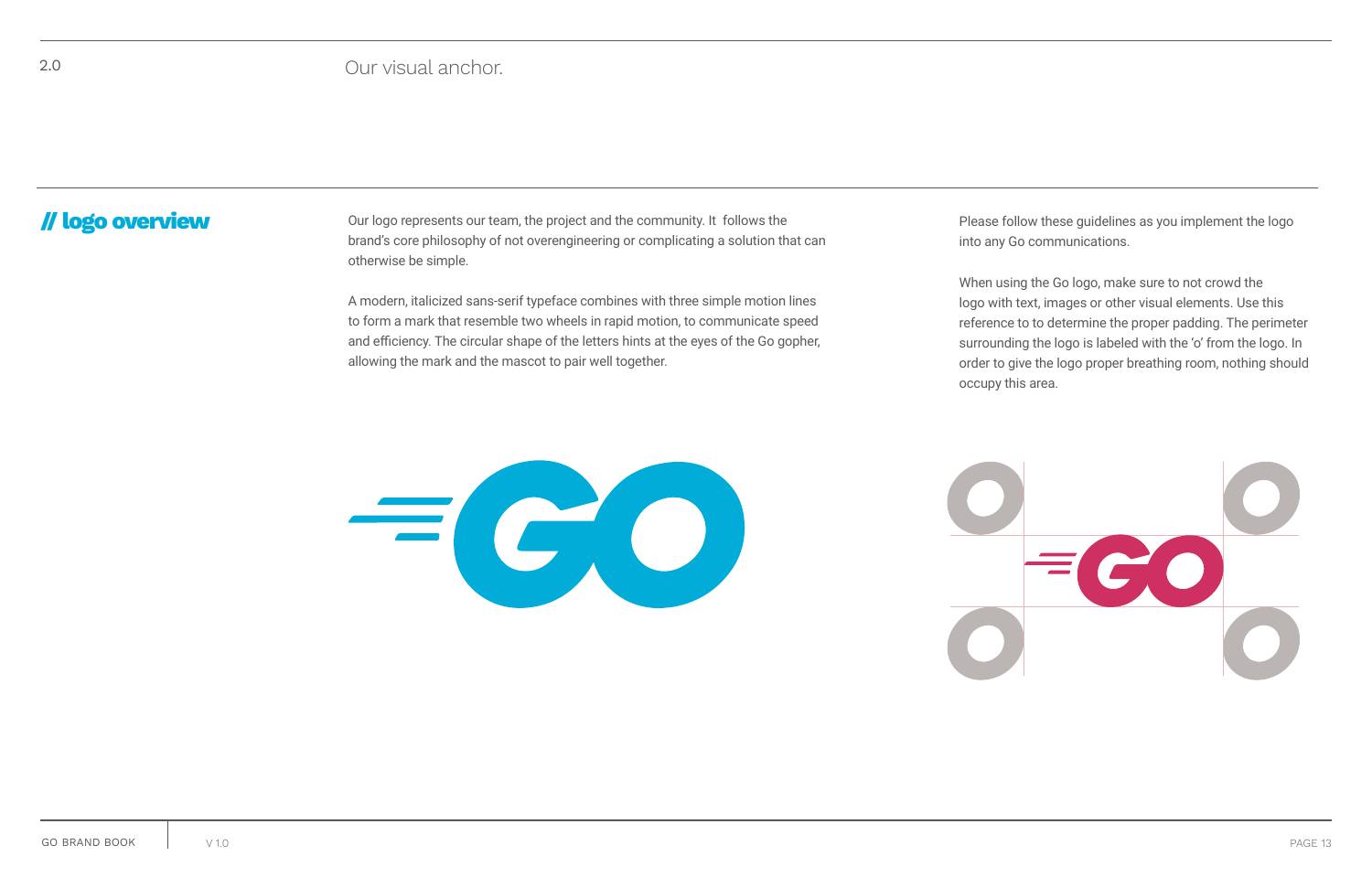### **// logo use**

2.0.1 Acceptable logo use.

The Go brand is intentionally open and flexible when it comes to its use. The logo can be used with a variety of colors and backgrounds. The Go blue, aqua, black and white are the most common uses. The gradient is meant to be used as a background only and not intended for the logo itself.

| $=$ $GO$       |                 |          |
|----------------|-----------------|----------|
| Black on white | White on black  | White on |
| $=$ $CO$       |                 |          |
| Blue on white  | Yellow on black | White on |
| $=$ $C$ $O$    |                 |          |
| Aqua on white  | Pink on black   | Secondar |

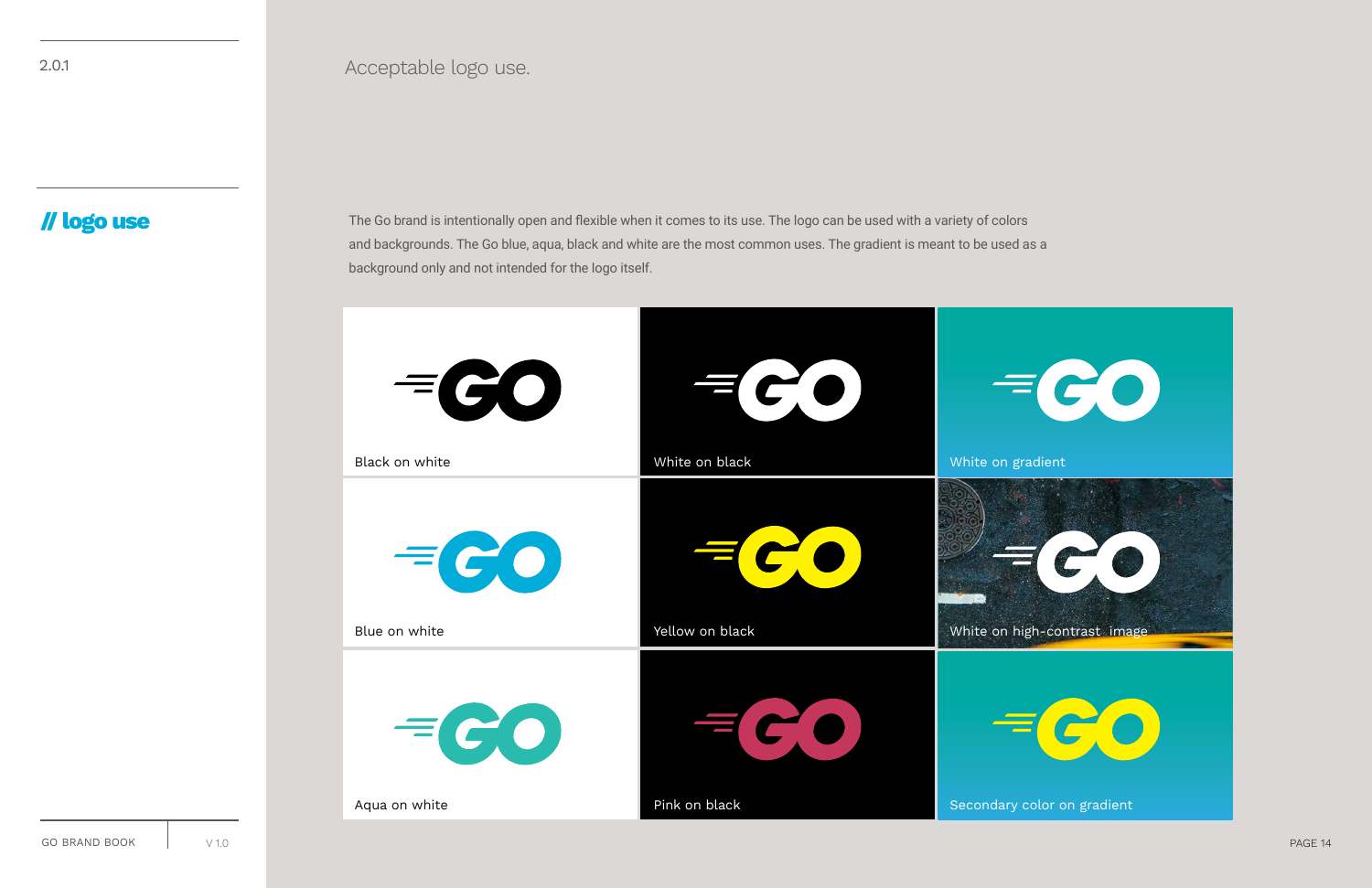### **// logo use**

2.0.2 Unacceptable logo use.

Although this brand is highly flexible in how it's used, it's important to avoid inconsistency in the way people experience the brand. Here are a few tips.

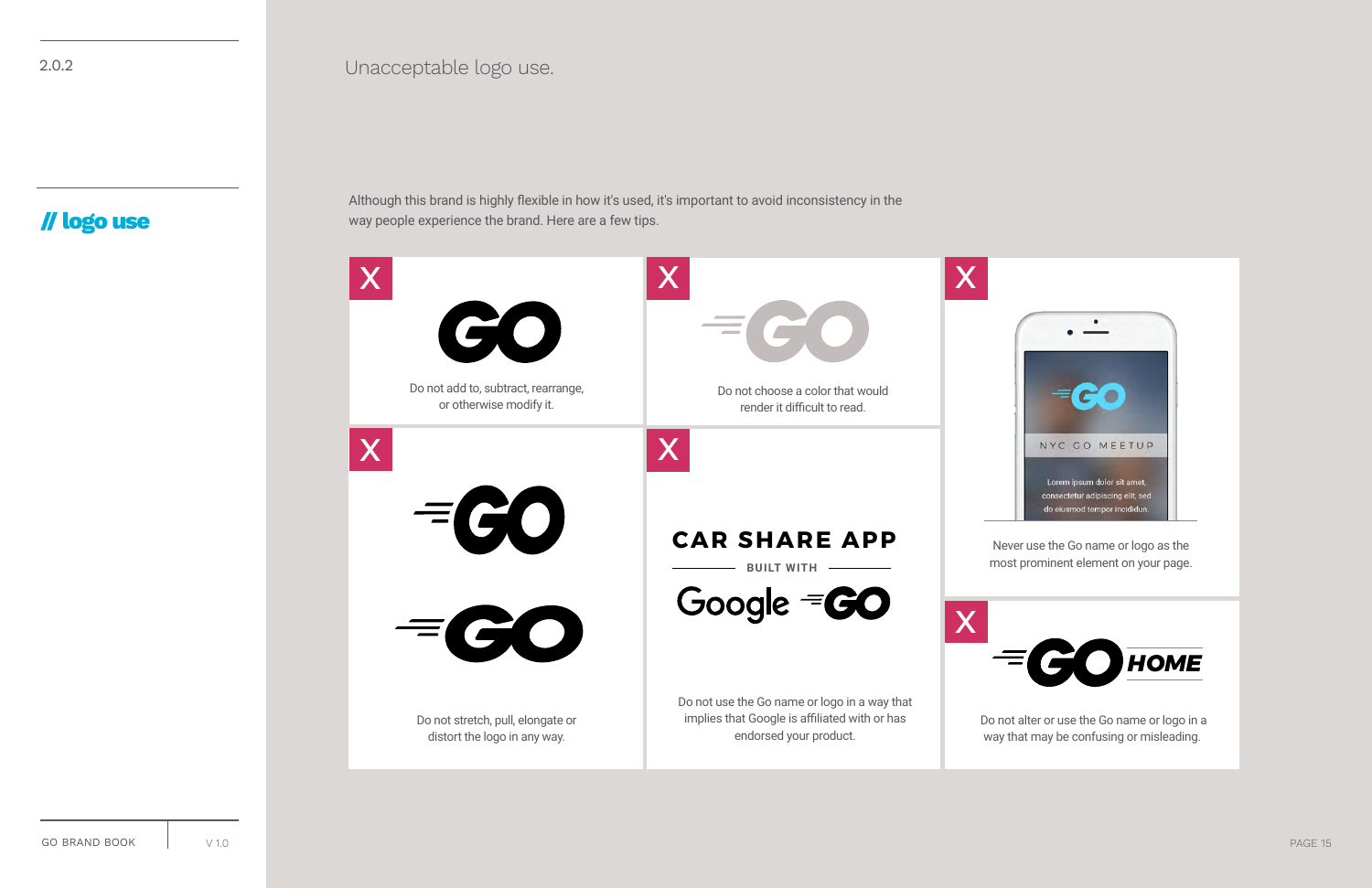### **// color**

2.1

Go's color palette is led by the primary blue and supported by aqua and light blue. Use black as a high-contrast foundation.

The secondary colors are vibrant and inviting. They are to be used as an accent color, and not as a replacement of the primary colors.

As the Go brand is highly flexible, you may introduce new accent or supporting colors as needed, but please use prudence and err on the side of simplicity.

**Go gradient combines the spectrum of Go Blue and Aqua colors.** 



| <b>PANTONE</b> | 3145C         |
|----------------|---------------|
| <b>RGB</b>     | 0, 117, 141   |
| <b>CMYK</b>    | 89, 42, 34, 7 |

### $|$ #555759

| <b>PANTONE</b> | 425C           |
|----------------|----------------|
| <b>RGB</b>     | 85, 87, 89     |
| <b>CMYK</b>    | 65, 56, 53, 29 |

### #402B56

| <b>PANTONE</b> | 669C           |
|----------------|----------------|
| <b>RGB</b>     | 64.43.86       |
| <b>CMYK</b>    | 82, 91, 37, 31 |

| <b>PANTONE</b> | <b>Cool Gray 1C</b> |
|----------------|---------------------|
| RGB            | 219, 217, 214       |
| CMYK           | 13, 11, 12, 0       |

### #00758D

### #DBD9D6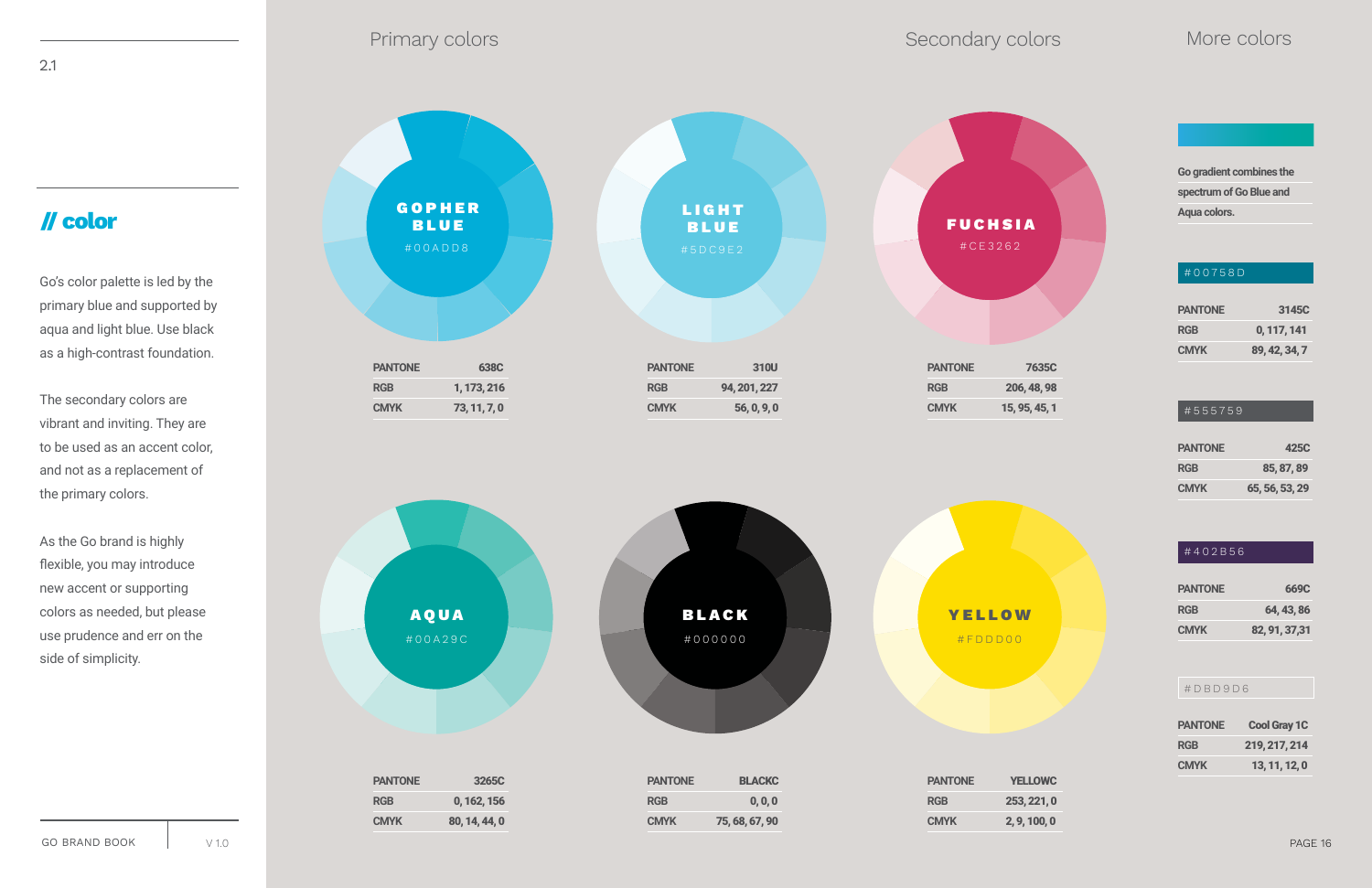### **// typography**

2.2 The fonts we use.

Consistent use of the Work Sans typeface for headlines and subheads will contribute to a unified Go brand.

## Selected for Go's headlines<br>and sub heads, Work Sans

Black Extra**Bold Bold SemiBold** Medium Regular Light **ExtraLight** Thin

### Headlines & Subheads

### Callouts & large-scale copy

Black and Bold are generally reserved for prominent copy or to emphasize body copy.

Extralight and Thin should only be used for callouts or large scale text over 36pt.

and sub heads, Work Sans provides a significant array of weights, from Black to Thin. The weight range allows the user to visually communicate with greater optionality. The modern, slightly whimsical typeface pairs perfectly with Go's friendly and approachable brand personality–alongside the Gopher and the bright, vibrant color palette.

It is available for free at **fonts.google.com** 

AaBbCcDdEeFfGgHhIiJjKkLlMm NnOoPpQqRrSsTtUuVvWwXxYyZz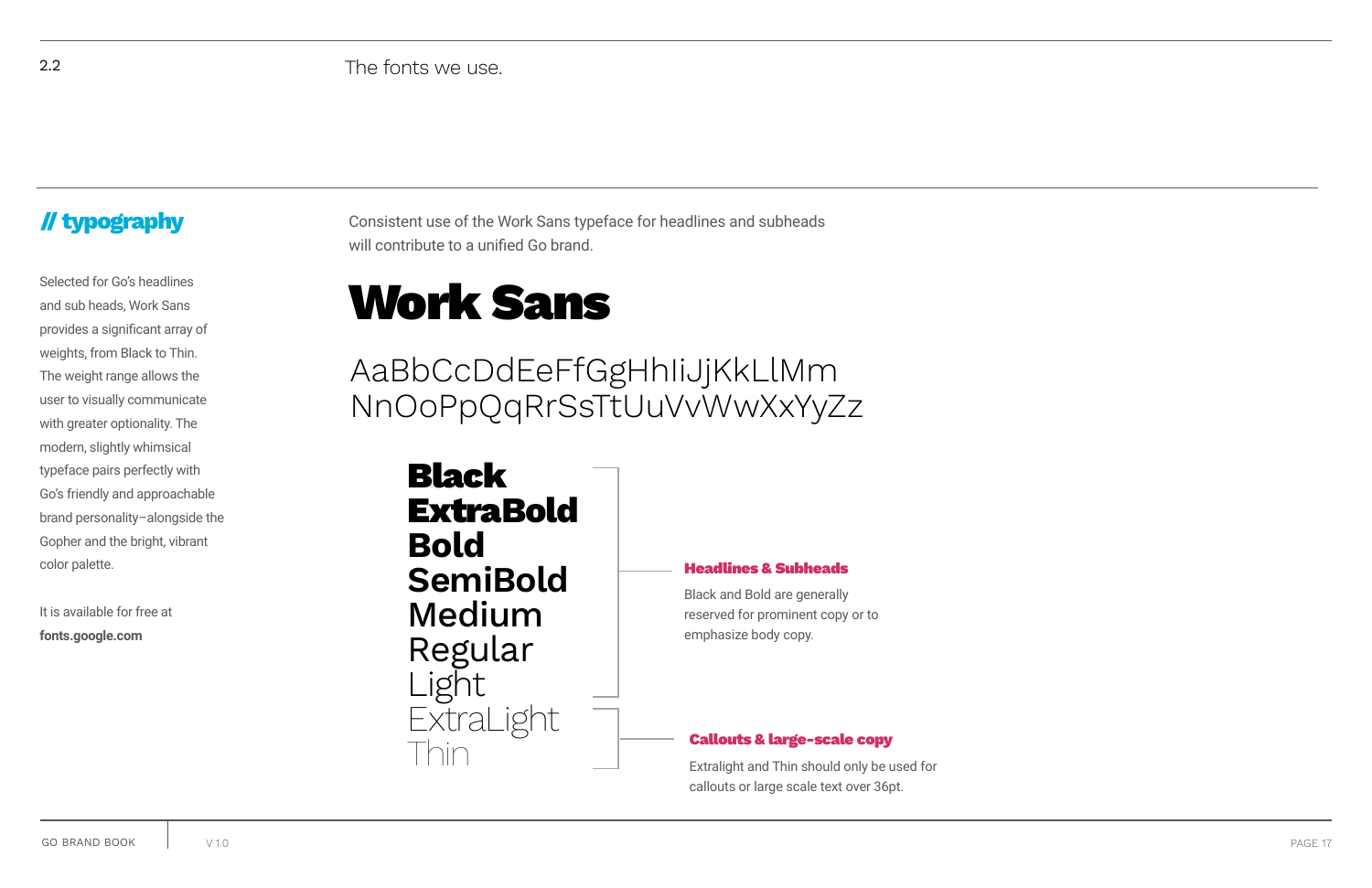### **// typography**

2.2 The fonts we use.

Roboto for body copy will ensure that longform and small copy is easy to read.

## Roboto is a contemporary<br>
Sans serif typeface designed<br>
Roboto **Roboto**

### Body copy

**Black Bold** Medium Regular Light

For small and long form copy, please use the Roboto font family. All weights are acceptable, however Light should be used only in cases when the font is 14pt or larger.

sans serif typeface designed for readability. The font was created by Christian Roberson, an interface designer at Google. Google describes the font as "modern, yet approachable" and "emotional". Roboto shares many characteristics of the Go brand– it is unassuming, practical and highly flexible.

It is available for free at **fonts.google.com**

AaBbCcDdEeFfGgHhIiJjKkLlMm NnOoPpQqRrSsTtUuVvWwXxYyZz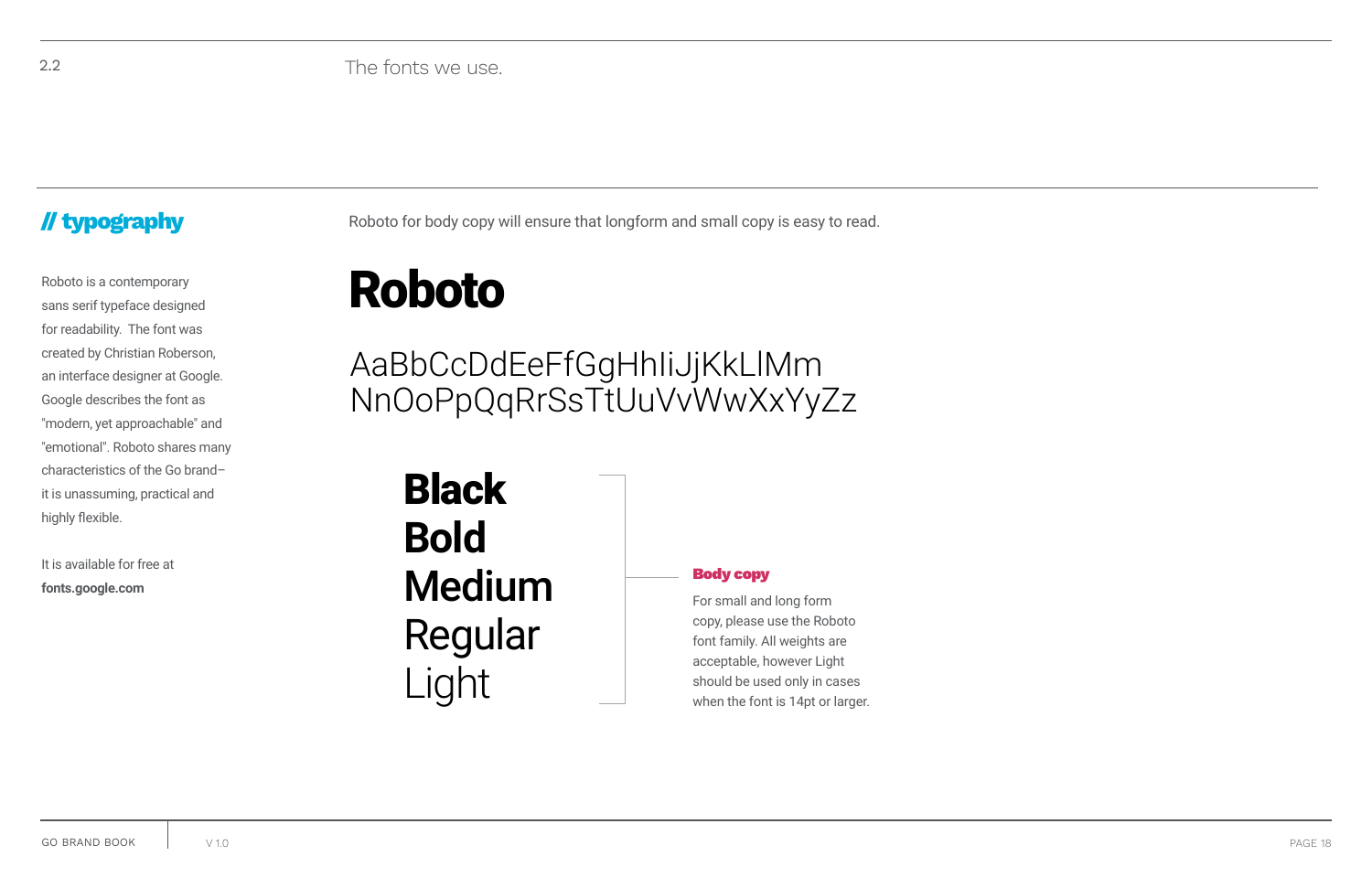### **// typography**

2.3 The fonts we use.

We encourage using the Go font for source code to ensure clean and legible code renditions.

### Source code

Go is a high-quality WGL4<br>TrueType font, created by the Bigelow & Holmes type foundry specifically for the Go project.

> The font family, called Go, includes proportional- and fixed-width faces in normal, bold, and italic renderings.

**Bold** *Bold Italic* Regular *Italic*

The fonts have been tested for technical uses, particularly programming. Go source code looks particularly good when displayed in Go fonts, as its name implies, with things like punctuation characters easily distinguishable and operators lined up and placed consistently

Note: When the Go font is not available, use Source Code Pro, available at **fonts.google.com**

## AaBbCcDdEeFfGgHhIiJjKkLlMm NnOoPpQqRrSsTtUuVvWwXxYyZz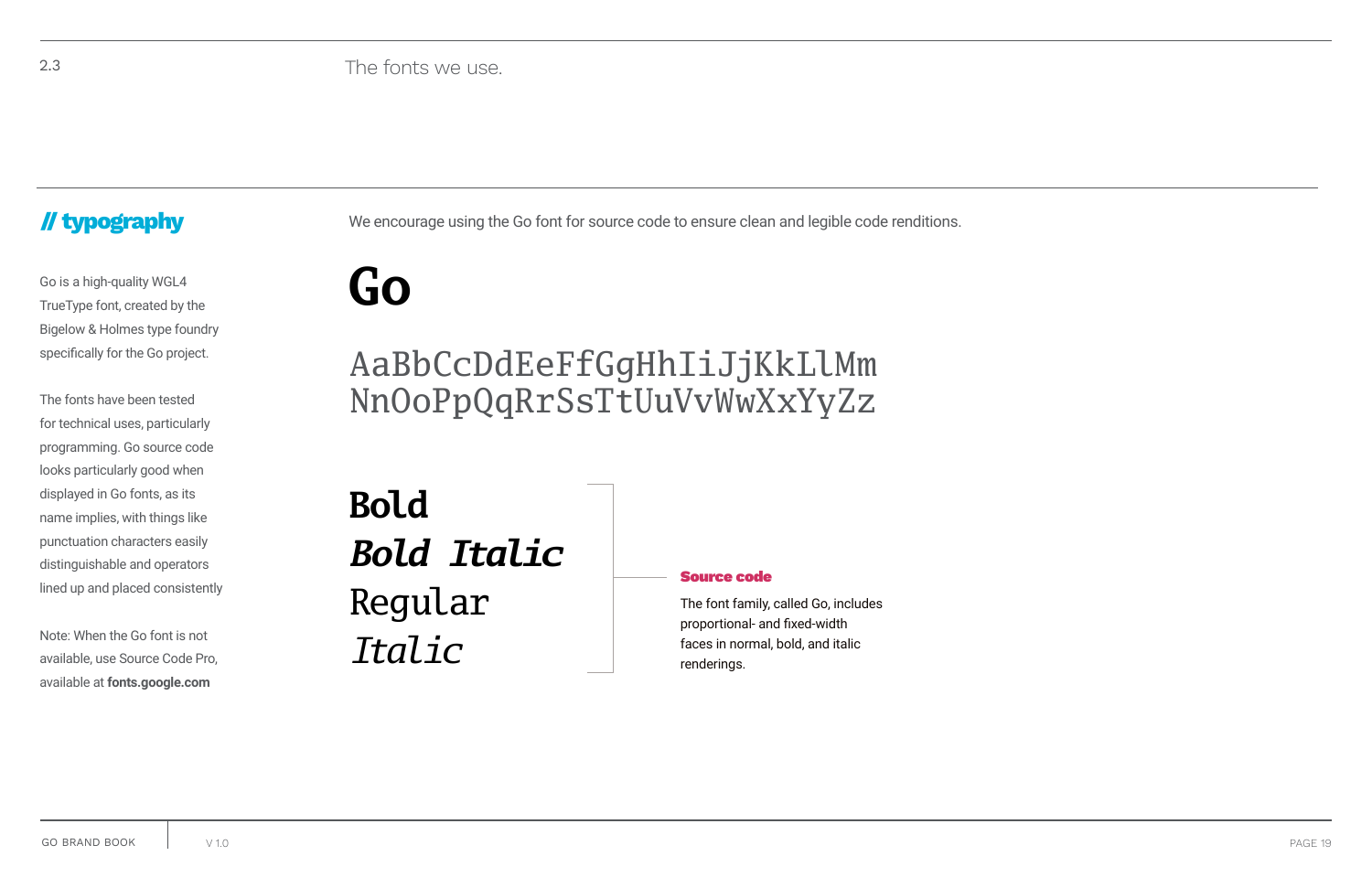

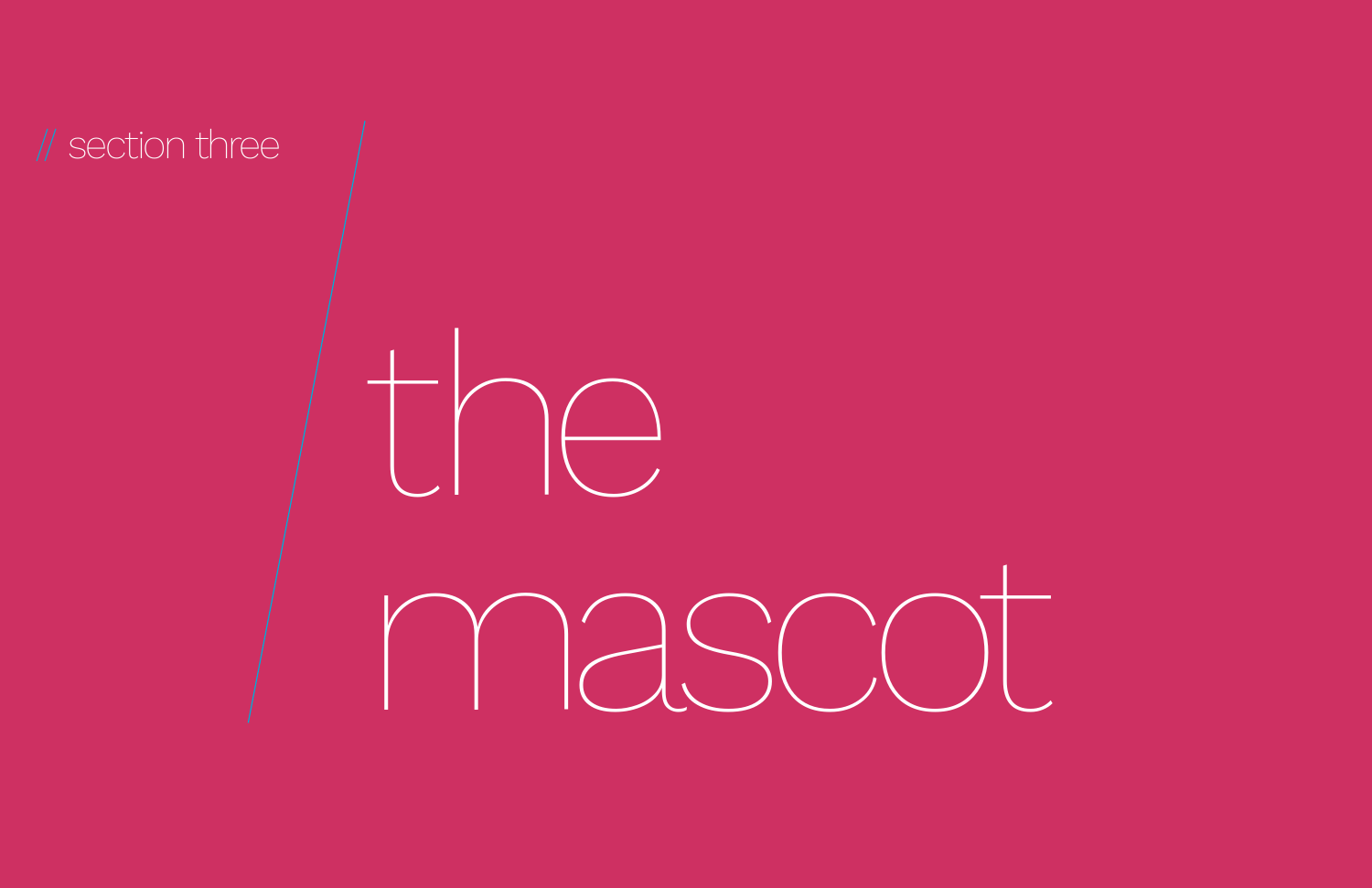



### **// the gopher**

The Go gopher was created by renowned illustrator Renee French. It has become a beloved mascot for the Go brand. The Gopher is a reminder of the approachability and fun that comes with the Go brand and language.

When appropriate, it can and should be used on communications that are Go branded. But the gopher is not the logo. It should not be used instead of the logo, nor placed too close to the logo.





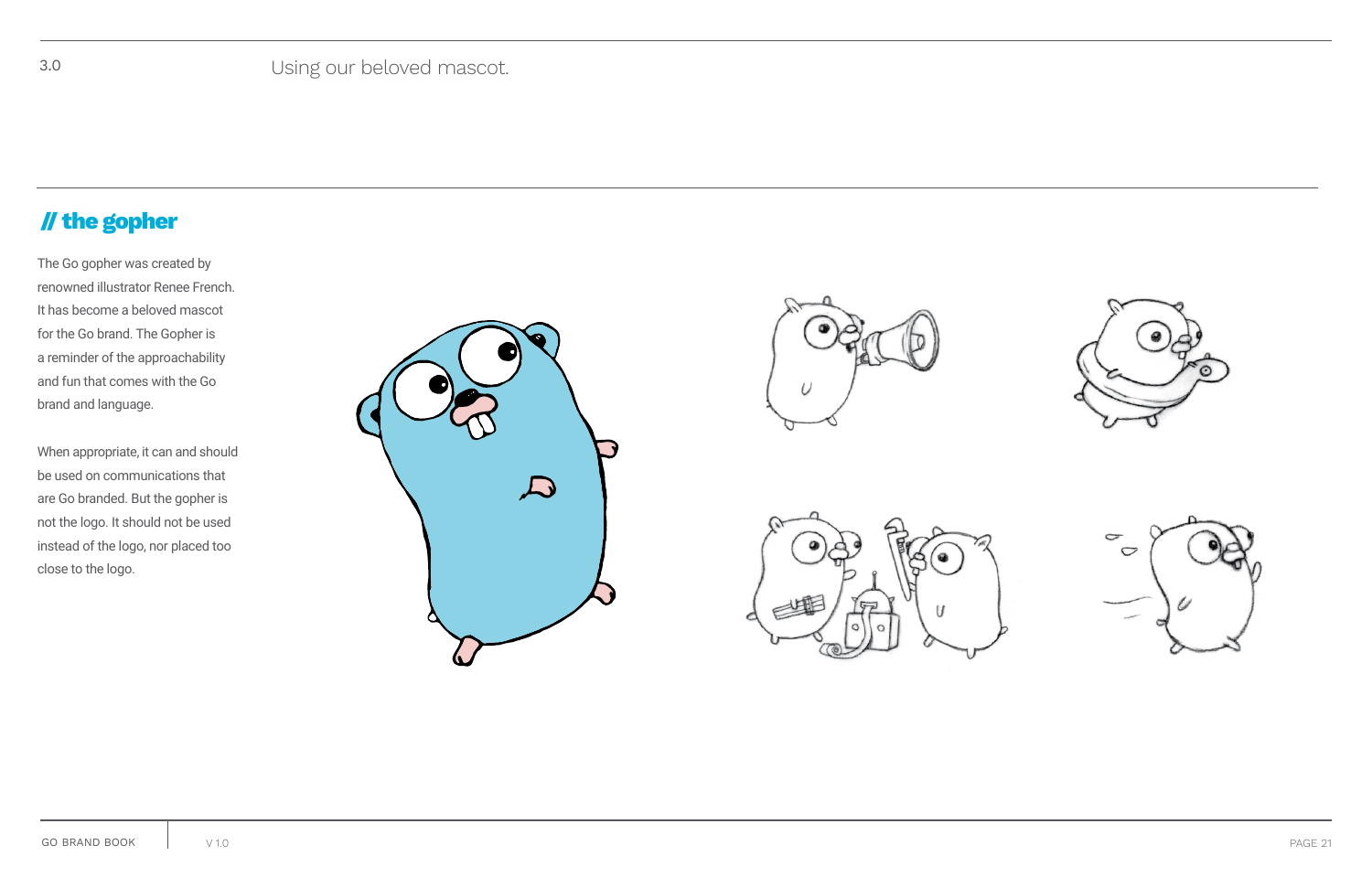

### **// model sheet**

The model sheet is a illustration guideline for those who are interested in developing their own adaptations of the gopher.

For additional background and guidance, please watch the creator's Character Study video here: **[https://www.youtube.com/](https://www.youtube.com/watch?v=4rw_B4yY69k) [watch?v=4rw\\_B4yY69k](https://www.youtube.com/watch?v=4rw_B4yY69k)**



emotions are shown using eye shape, no eyebrows please